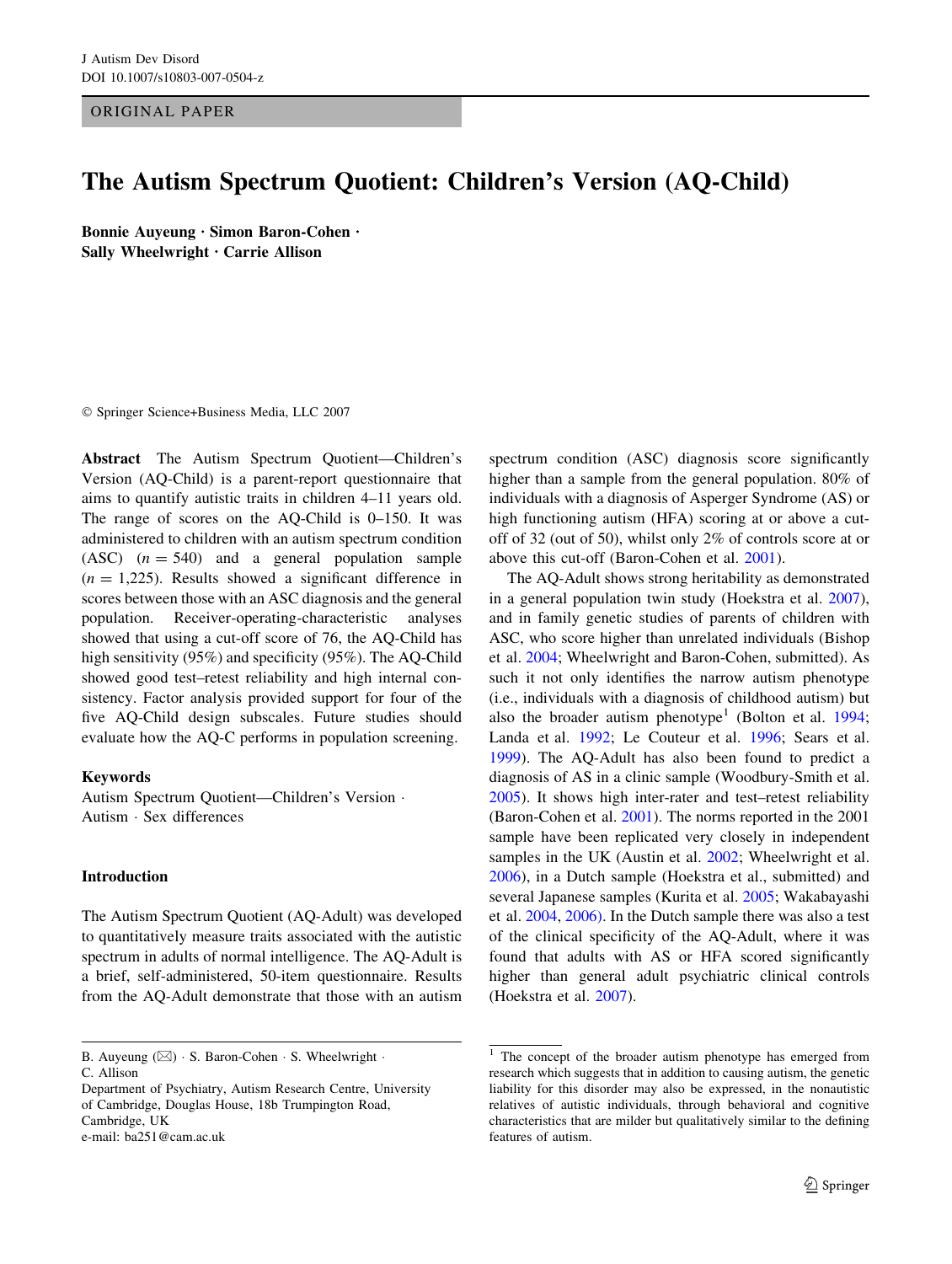An adolescent version of the AQ has also been developed (AQ-Adol) (Baron-Cohen et al. [2006](#page-9-0)). The AQ-Adol is completed by a parent about their child, but in almost all respects items on the AQ-Adol are the same as the AQ-Adult. Results showed that adolescents scored very similarly to adults, with individuals with ASC scoring significantly higher than matched controls (Baron-Cohen et al. [2006\)](#page-9-0). For the AQ-Adol, 90% of adolescents with a clinical diagnosis of an ASC scored at or above the cut-off of 30, compared to 0% of controls (maximum score  $=$  50). Sex differences were found on both the adult and adolescent versions of the AQ, with typical males scoring higher than females. Specifically, the mean score for males on the AQ-Adult was  $17.8$  (SD = 6.8) and for females was 15.4  $(SD = 5.7)$ , which is comparable to the mean score for males  $(M = 20.2, SD = 4.8)$  and females  $(M = 15.3,$  $SD = 5.7$ ) on the AQ-Adol.

Given the similar results on the AQ-Adult and the AQ-Adol, it is of interest to design a child version of the AQ (AQ-Child). A questionnaire of similar structure would allow for comparison with adolescent and adult data for individual items or sub-domains. Over a longer period it may also be possible to measure any changes in the profile of autistic traits with age. This might help to determine how stable autistic traits are across the lifespan. In addition, if the AQ-Child is found to predict the presence of a clinical diagnosis of an ASC in clinical samples, this brief questionnaire may be a useful screening measure that could identify children at risk for ASC in a clinical setting as well as being invaluable for epidemiological research that requires large samples.

The AQ-Adult and AQ-Adol are divided into five different domains or categories of autistic traits. These are: social skills, attention to detail, attention switching, communication and imagination. Each domain is assessed by ten questions. AQ items consist of statements that are answered in a Likert scale (Definitely Agree, Slightly Agree, Slightly Disagree and Definitely Disagree). The minimum score on the AQ-Adult and AQ-Adol is 0 and the maximum score is 50. These questionnaires have demonstrated good internal consistency indicated by high  $\alpha$ coefficients for items measuring each of the five subdomains.

The present study aimed to develop a version of the Autism Spectrum Quotient suitable for children (AQ-Child). The questionnaire format is maintained and questions are modified in order to identify autistic traits through parent report. The psychometric properties of this measure are investigated by administering the AQ-Child to  $n = 1,225$  control and  $n = 540$  children with an ASC diagnosis. Data from these samples are analyzed to identify an appropriate cut-off that may predict the presence of ASC as well as to analyze the factor structure for comparison with the AQ-Adult and AQ-Adol. It was expected that similar scoring patterns would be found in children as has been found previously in older populations: children with ASC scoring the highest, followed by control males then by control females (Baron-Cohen et al. [2001,](#page-9-0) [2006\)](#page-9-0).

## Method

## The AQ-Child

The AQ-Child is a 50-item parent-report questionnaire developed to detect autistic traits in children at 4–11 years of age. The AQ-Child was designed to be a parent-report questionnaire, since self-report by children might be restricted by reading and comprehension difficulties. It was adapted from the adult and adolescent versions of the AQ, and items that were not age-appropriate in the adult questionnaires were revised accordingly. Items in the AQ-Child were kept as close to the AQ-Adult and AQ-Adol as possible, with most questions aimed at the same behaviors (see Appendix 1). Items were worded to produce an approximately equal agree/disagree response in order to avoid a response bias.

The AQ-Child consists of a series of descriptive statements designed to assess five areas associated with autism and the broader phenotype: social skills (items 1, 11, 13, 15, 22, 36, 44, 45, 47, 48), attention switching (items 2, 4, 10, 16, 25, 32, 34, 37, 43, 46), attention to detail (items 5, 6, 9, 12, 19, 23, 28, 29, 30, 49), communication (items 7, 17, 18, 26, 27, 31, 33, 35, 38, 39) and imagination (items 3, 8, 14, 20, 21, 24, 40, 41, 42, 50), each represented by ten items. Higher scores correspond to more 'autistic-like' behavior.

In the scoring system of Baron-Cohen et al. ([2001\)](#page-9-0) items are scored as 1 for a response in the 'autistic' direction and 0 for a 'non-autistic' response. The response scale in the present study adopted the scoring scheme used in recent studies of the AQ-Adult (Austin [2005](#page-9-0); Hoekstra et al. [2007](#page-10-0)) where the response scale is treated as a 4-point Likert scale. Parents rate to what extent they agree or disagree with the statements about their child, with the following answer categories: 0 representing definitely agree; 1 slightly agree; 2 slightly disagree; and 3 definitely disagree. Items were reverse scored as necessary. This method was used because it was felt that the degree of endorsement of each item contained additional information and was therefore retained. Total AQ scores were represented by the sum each item score. The minimum AQ score (0) indicates no autistic traits; the maximum score (150) suggests full endorsement on all autistic items.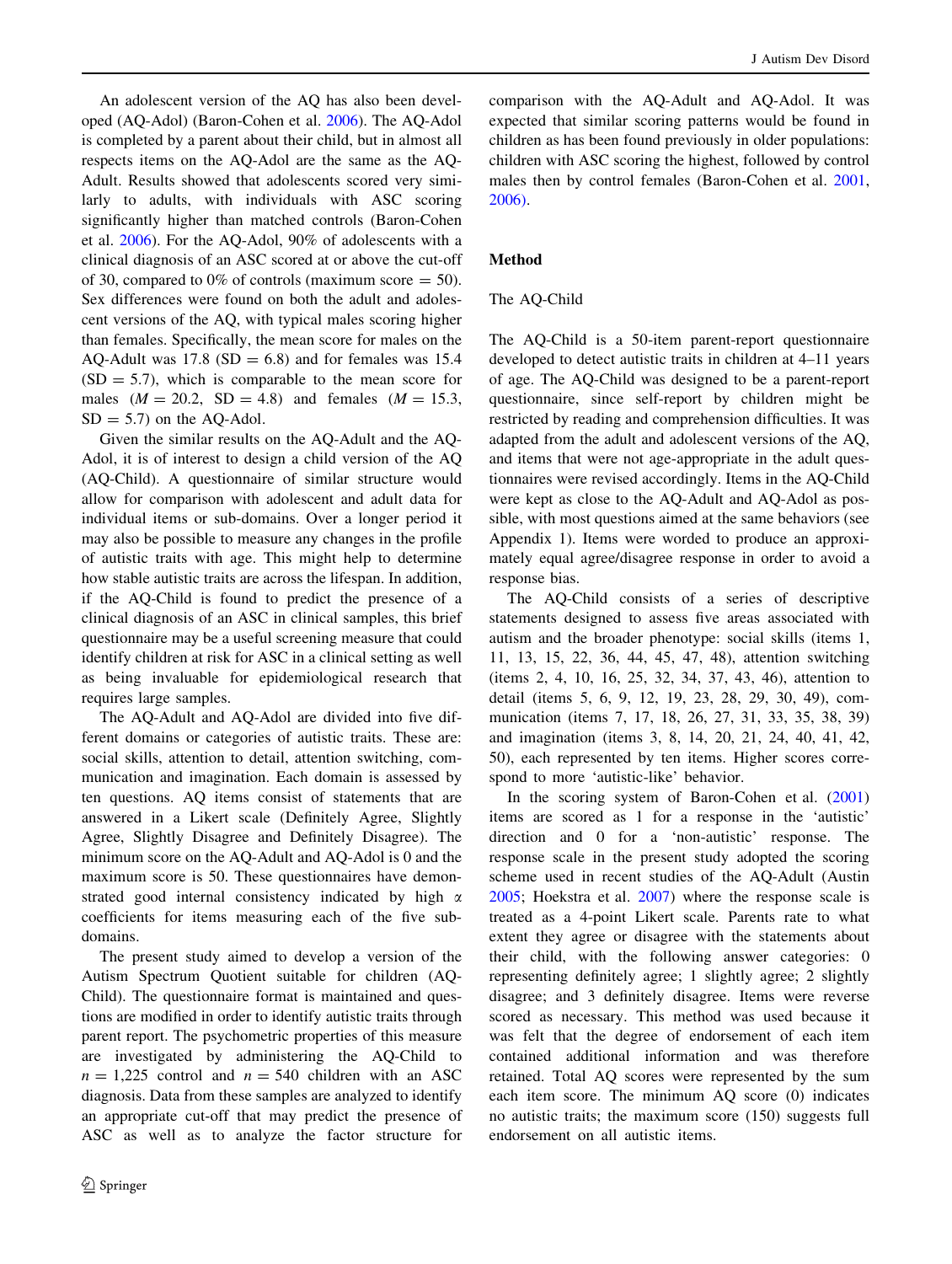## Participants

Group 1 ( $n = 1,225, 618$  girls, 607 boys) included children who were participating in a large epidemiological study of social and communication skills in children aged 4–9 years old (Scott et al. [2002;](#page-10-0) Williams et al. [2005\)](#page-10-0). Children were excluded if the child had any of the following conditions: ASC  $(n = 34)$ , language delay  $(n = 58)$ , dyspraxia  $(n = 13)$ , epilepsy  $(n = 3)$ , or ADHD  $(n = 28)$ . Twin births ( $n = 32$ ) or siblings ( $n = 62$ ) of children with an ASC were also excluded. In the case where more than one child in a family was participating, the child whose age was closest to the mean age of the control group ( $M = 9.82$ ,  $SD = 1.27$ ) was retained, and the other siblings were excluded ( $n = 48$ ). Siblings and twin births were excluded to ensure independence of data. Initially, 2,777 questionnaires were sent out by post, resulting in a response rate of approximately 50%. This sample was drawn from primary schools in Cambridgeshire, UK. Results from a smaller sample of 89 control children (42 girls, 47 boys) suggest that IQ [measured by the Wechsler Abbreviated Scale of Intelligence (WASI; Wechsler [1999\)](#page-10-0)] was not correlated to the AQ-Child, therefore IQ data were not collected  $(r = -$ 0.10,  $p > 0.5$ ).

Group 2 comprised children diagnosed with an ASC by psychiatrists using established DSM-IV criteria (APA [1994\)](#page-9-0). Children with a diagnosis of autism  $[n = 192, \text{mean}]$ age = 7.58 (SD = 2.43)] or AS/HFA  $(n = 348)$  were included in the study, mean age  $= 9.31$  (SD  $= 2.10$ ). Children with a diagnosis of PDD-NOS ( $n = 26$ ) or atypical autism  $(n = 4)$  were excluded from the study due to the small sample sizes. Children with a diagnosis of autism were grouped separately from the children with an AS/ HFA diagnosis. Mothers of these children were recruited via the University of Cambridge Autism Research Centre website and completed the questionnaires online [\(http://www.autismsresearchcentre.com\)](http://www.autismsresearchcentre.com).

Questionnaires with more than five blank items were considered incomplete and these data were discarded in subsequent analyses  $(n = 57)$ . If five or fewer answers were missing, the AQ-Child score was corrected for missing items by making the following calculation: total AQ-Child score  $+$  (mean item score  $\times$  number of missing items) (Hoekstra et al. [2007\)](#page-10-0).

## Results

#### Item Analysis

An item analysis was conducted to examine scoring patterns on each item (see Table 1). Inspection of these scores showed that there were three items where controls scored

Table 1 Item analysis—mean scores for each item by group each group

| Item            | Subdomain    | Controls<br>$(n = 1,225)$ | <b>AS/HFA</b><br>$(n = 348)$ | Autism<br>$(n = 191)$ |
|-----------------|--------------|---------------------------|------------------------------|-----------------------|
| AQ1             | S            | 0.89                      | 1.89                         | 2.08                  |
| AQ <sub>2</sub> | A            | 1.06                      | 2.48                         | 2.50                  |
| AQ3             | Ι            | 0.61                      | 1.47                         | 1.99                  |
| AQ4             | A            | 1.75                      | 2.77                         | 2.68                  |
| AQ5             | D            | 1.23                      | 2.51                         | 2.31                  |
| AQ6             | D            | 1.38                      | 2.20                         | 1.98                  |
| AQ7             | $\mathsf{C}$ | 0.45                      | 2.41                         | 2.51                  |
| AQ8             | I            | 0.46                      | 1.70                         | 2.16                  |
| AQ9             | D            | 0.82                      | 1.43                         | 1.09                  |
| AQ10            | Α            | 0.97                      | 2.63                         | 2.76                  |
| AQ11            | S            | 0.70                      | 2.69                         | 2.61                  |
| AQ12            | D            | 1.78                      | 2.52                         | 2.36                  |
| AQ13            | S            | 0.34                      | 1.48                         | 1.32                  |
| AQ14            | I            | 0.74                      | 1.79                         | 2.30                  |
| AQ15            | S            | 0.93                      | 2.21                         | 2.18                  |
| AQ16            | А            | 1.57                      | 2.74                         | 2.59                  |
| AQ17            | C            | 0.58                      | 2.33                         | 2.49                  |
| AQ18            | $\mathsf{C}$ | 1.49                      | 2.30                         | 1.53                  |
| AQ19            | D            | 1.10                      | 1.70                         | 1.48                  |
| AQ20            | I            | 0.59                      | 2.20                         | 2.32                  |
| AQ21            | I            | 0.46                      | 1.50                         | 1.54                  |
| AQ22            | S            | 0.60                      | 2.50                         | 2.45                  |
| AQ23            | D            | 1.10                      | 2.05                         | 1.87                  |
| AQ24            | I            | 0.83                      | 1.45                         | 1.56                  |
| AQ25            | Α            | 0.80                      | 2.32                         | 2.22                  |
| AQ26            | $\mathsf{C}$ | 0.42                      | 2.43                         | 2.57                  |
| AQ27            | $\mathsf{C}$ | 1.08                      | 2.66                         | 2.68                  |
| AQ28            | D            | 1.25                      | 2.40                         | 2.51                  |
| AQ29            | D            | 1.86                      | 1.72                         | 1.23                  |
| AQ30            | D            | 2.02                      | 1.67                         | 1.77                  |
| AQ31            | $\mathsf{C}$ | 1.07                      | 2.62                         | 2.64                  |
| AQ32            | A            | 0.75                      | 2.46                         | 2.32                  |
| AQ33            | $\mathsf{C}$ | 0.54                      | 2.20                         | 2.26                  |
| AQ34            | A            | 0.55                      | 2.18                         | 1.87                  |
| AQ35            | $\mathbf C$  | 0.80                      | 2.24                         | 2.46                  |
| AQ36            | S            | 0.74                      | 2.49                         | 2.38                  |
| AQ37            | A            | 0.70                      | 2.18                         | 1.96                  |
| AQ38            | $\mathsf{C}$ | 0.57                      | 2.63                         | 2.75                  |
| AQ39            | $\mathsf{C}$ | 1.18                      | 2.61                         | 1.97                  |
| AQ40            | I            | 0.67                      | 2.43                         | 2.63                  |
| AQ41            | I            | 1.18                      | 2.17                         | 1.52                  |
| AQ42            | I            | 0.97                      | 2.40                         | 2.39                  |
|                 |              |                           |                              |                       |
| AQ43            | A            | 1.39                      | 1.85                         | 1.46                  |
| AQ44            | S<br>S       | 0.32                      | 1.90                         | 1.72                  |
| AQ45<br>AQ46    | A            | 1.10                      | 2.61<br>2.64                 | 2.58                  |
|                 |              | 1.36                      |                              | 2.43                  |
| AQ47            | S            | 0.69                      | 1.93                         | 1.88                  |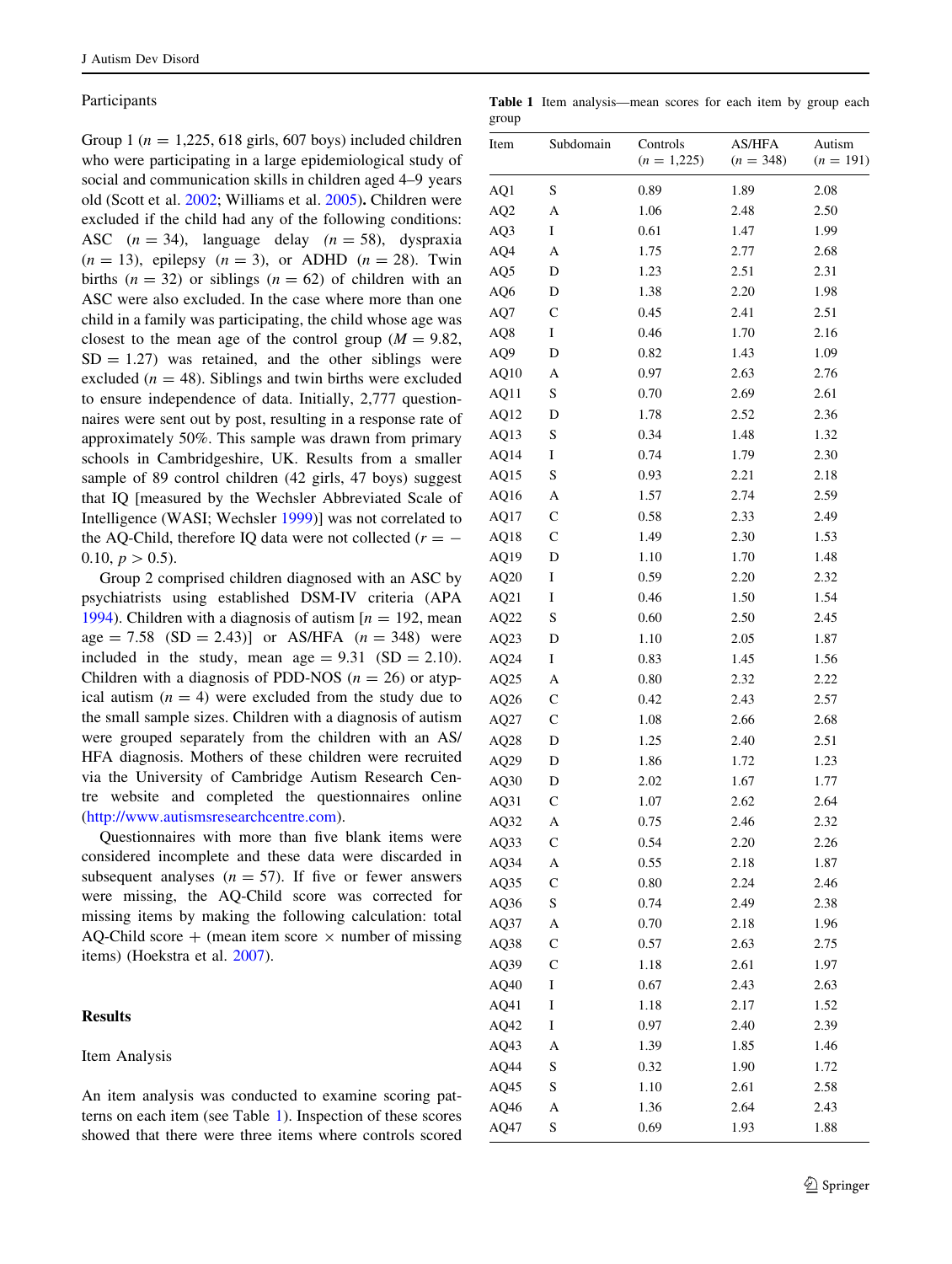Table 1 continued

| Item | Subdomain | Controls<br>$(n = 1,225)$ | AS/HFA<br>$(n = 348)$ | Autism<br>$(n = 191)$ |
|------|-----------|---------------------------|-----------------------|-----------------------|
| AO48 | S         | 0.64                      | 2.35                  | 2.45                  |
| AO49 | D         | 1.69                      | 1.36                  | 1.04                  |
| AO50 |           | 0.48                      | 2.12                  | 2.42                  |

Key: C communication, S social skills, A attention switching,  $D$  attention to detail,  $I$  imagination

higher than Group 2 (items 29, 30, 49). All three of these items focus on 'attention to detail'. Closer inspection suggests that these items may be difficult to examine for young children and so these were eliminated in subsequent analyses.

#### Internal Consistency

Cronbach's  $\alpha$  coefficients were calculated and for the measure as a whole, the  $\alpha$  coefficient was high ( $\alpha = 0.97$ ). The internal consistency of the five AQ-Child subscales were also satisfactory (social skills  $= 0.93$ ; attention to  $\text{detail} = 0.83$ ; attention switching = 0.89; communication  $= 0.92$ ; and imagination  $= 0.88$ ).

#### Test–Retest Reliability

A random selection of 500 parents were asked to complete a second copy of the AQ-Child to examine test–retest reliability, resulting in 272 test–retest pairs (141 girls, 131 boys). The mean time interval between the first and second test was 12.3 weeks  $(SD = 2.01)$ . For the AQ-Child, the correlation between the two tests was good ( $r = 0.85$ ,  $p < 0.001$ ).

#### Factor Analysis of the AQ-Child

The retained 47 items of the AQ-Child were subjected to principal components analysis (PCA). Prior to performing PCA, the suitability of the control AQ-Child data for factor analysis was assessed. Inspection of the correlation matrix revealed the presence of many coefficients of 0.3 and above. Diagnostic checks suggested that the data were suitable for analysis: the Kaiser–Meyer–Oklin value was 0.93, and the Bartlett's test of sphericity reached statistical significance ( $\chi^2 = 19841.29$ ,  $df = 1081$ ,  $p < 0.001$ ).

An oblique rotation was used, since it is reasonable to assume that the autism sub-components would be related. Five components arose explaining 21.8, 8.9, 5.1, 4.2 and

3.2% of the variance. An inspection of the scree plot revealed a clear break after the first, second and fourth components. It was decided to retain four components for further investigation. Before rotation, the four-component solution explained a total of 40% of the variance. A correlation  $(r = 0.33)$  was found between the first and third factors, confirming that the factors are not independent. To aid in the interpretation of these components, oblimin rotation was performed. All items with factor pattern matrix elements greater than 0.3 are included. The factors were named mind-reading, attention to detail, social skills and imagination. These factors were found to be respectively highly correlated with the original AQ sub-scales of communication ( $r = 0.97$ ,  $p < 0.001$ ), attention to detail  $(r = 0.95, p < 0.001)$  social skills  $(r = 0.97, p < 0.001)$ , and imagination ( $r = 0.97$ ,  $p < 0.001$ ). Table 2 presents the items of the four scales in order of loadings on the components (highest first). The eigen values of the rotated factors and the percentages explained by each of the factors

Table 2 Factor structure of the AQ-Child

| Item                                                                                  | Content                                                   | Loading |  |  |  |  |  |
|---------------------------------------------------------------------------------------|-----------------------------------------------------------|---------|--|--|--|--|--|
| Mind-reading—Cronbach's $\alpha = 0.96$ , eigen value = 6.73, %<br>variance $= 21.77$ |                                                           |         |  |  |  |  |  |
| 39                                                                                    | Keeps going on and on about the<br>same thing             | 0.663   |  |  |  |  |  |
| 45                                                                                    | Finds it difficult to work out<br>people's intentions     | 0.590   |  |  |  |  |  |
| 18                                                                                    | Does not let others to get a word in<br>edgeways          | 0.577   |  |  |  |  |  |
| 35                                                                                    | Often the last to understand a joke                       | 0.555   |  |  |  |  |  |
| 31                                                                                    | Knows how to tell if someone<br>bored                     | 0.539   |  |  |  |  |  |
| 37                                                                                    | Can switch back after an<br>interruption                  | 0.529   |  |  |  |  |  |
| 4                                                                                     | Gets strongly absorbed in one<br>thing                    | 0.484   |  |  |  |  |  |
| 27                                                                                    | Finds it easy to 'read between the<br>lines'              | 0.468   |  |  |  |  |  |
| 36                                                                                    | Finds it easy to work out feelings<br>by looking at faces | 0.455   |  |  |  |  |  |
| 2                                                                                     | Prefers to do things the same way                         | 0.454   |  |  |  |  |  |
| 7                                                                                     | Is impolite, even though s/he<br>thinks it is polite      | 0.410   |  |  |  |  |  |
| 10                                                                                    | Can easily keep track of several<br>conversations         | 0.402   |  |  |  |  |  |
| 32                                                                                    | Finds it easy to do more than one<br>thing at once        | 0.376   |  |  |  |  |  |
| 42                                                                                    | Finds it difficult to imagine being<br>someone else       | 0.376   |  |  |  |  |  |
| 33                                                                                    | Does not know when it is their turn<br>on the phone       | 0.355   |  |  |  |  |  |
| 48                                                                                    | Is a good diplomat                                        | 0.331   |  |  |  |  |  |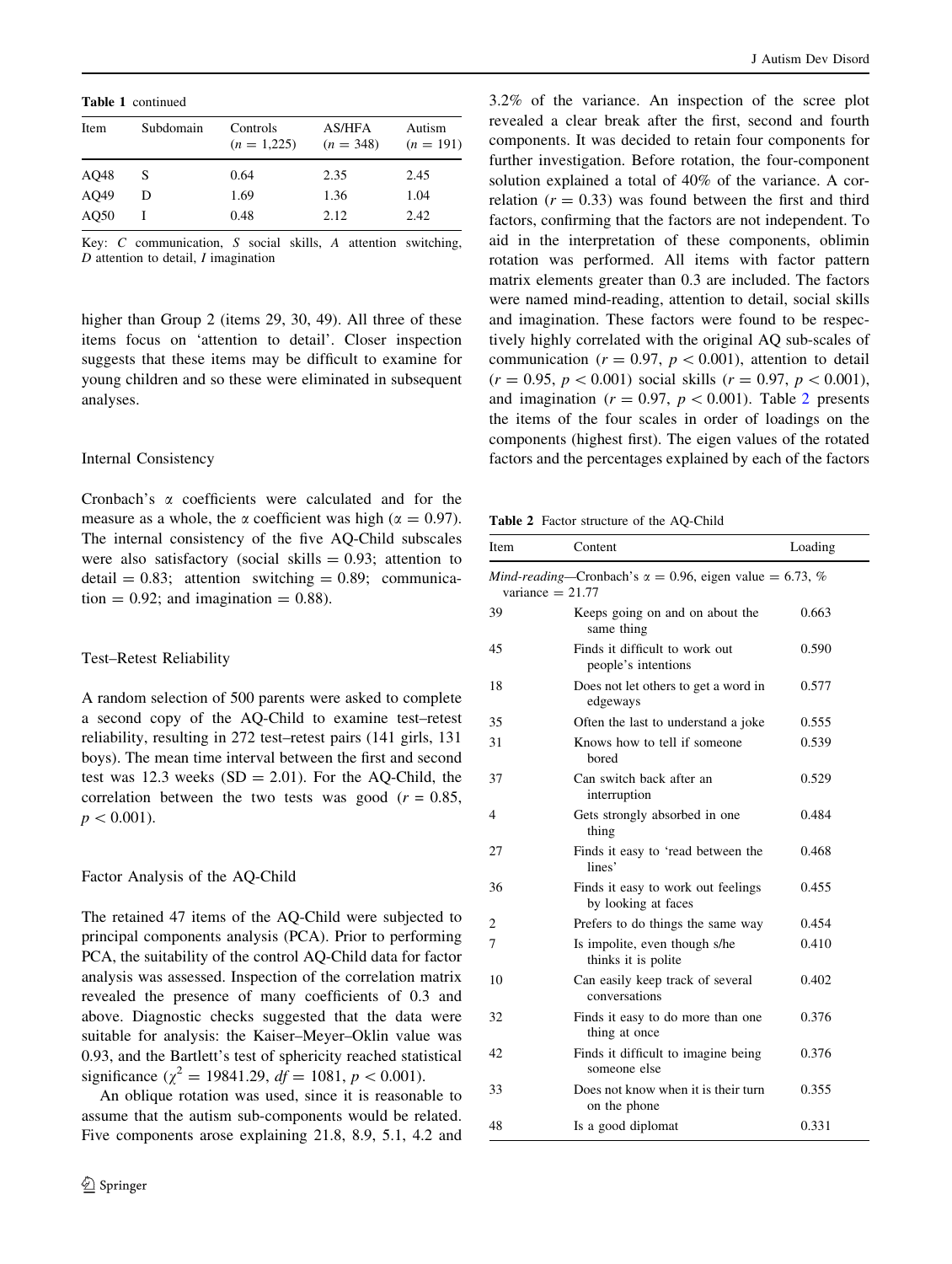Table 2 continued

| Item                                                                                         | Content                                                                                     | Loading  |  |  |  |  |
|----------------------------------------------------------------------------------------------|---------------------------------------------------------------------------------------------|----------|--|--|--|--|
| Attention to detail—Cronbach's $\alpha = 0.85$ , eigen value = 4.73,<br>$\%$ variance = 8.85 |                                                                                             |          |  |  |  |  |
| 6                                                                                            | Notices numbers or strings of<br>information                                                | 0.783    |  |  |  |  |
| 23                                                                                           | Notices patterns                                                                            | 0.735    |  |  |  |  |
| 9                                                                                            | Fascinated by dates                                                                         | 0.714    |  |  |  |  |
| 19                                                                                           | Fascinated by numbers                                                                       | 0.700    |  |  |  |  |
| 12                                                                                           | Notices details that others do not                                                          | 0.690    |  |  |  |  |
| 5                                                                                            | Notices small sounds when others<br>do not                                                  | 0.548    |  |  |  |  |
| 41                                                                                           | Likes to collect information                                                                | 0.529    |  |  |  |  |
| 43                                                                                           | Likes to plan activities carefully                                                          | 0.436    |  |  |  |  |
| 16                                                                                           | Tends to have very strong interests                                                         | 0.421    |  |  |  |  |
|                                                                                              | Social skills—Cronbach's $\alpha = 0.94$ , eigen value = 7.59,<br>$\%$ variance = 5.12      |          |  |  |  |  |
| 44                                                                                           | Enjoys social occasions                                                                     | $-0.777$ |  |  |  |  |
| 38                                                                                           | Good at social chit-chat                                                                    | $-0.744$ |  |  |  |  |
| 47                                                                                           | Enjoys meeting new people                                                                   | $-0.707$ |  |  |  |  |
| 17                                                                                           | Enjoys social chit-chat                                                                     | $-0.694$ |  |  |  |  |
| 11                                                                                           | Finds social situations easy                                                                | $-0.636$ |  |  |  |  |
| 22                                                                                           | Finds it hard to make new friends                                                           | $-0.635$ |  |  |  |  |
| 1                                                                                            | Prefers to do things with others                                                            | $-0.533$ |  |  |  |  |
| 15                                                                                           | Finds it hard to make new friends                                                           | $-0.515$ |  |  |  |  |
| 26                                                                                           | Does not know how to keep up a<br>conversation                                              | $-0.510$ |  |  |  |  |
| 13                                                                                           | Would rather go to a library than a<br>party                                                | $-0.503$ |  |  |  |  |
| 46                                                                                           | New situations make him/her<br>anxious                                                      | -0.422   |  |  |  |  |
| 34                                                                                           | Enjoys doing things spontaneously                                                           | $-0.405$ |  |  |  |  |
| 25                                                                                           | Gets upset when daily routine is<br>disturbed                                               | $-0.294$ |  |  |  |  |
| 24                                                                                           | Would rather go to the theatre than<br>the library                                          | $-0.279$ |  |  |  |  |
| 28                                                                                           | Concentrates on the whole picture<br>rather than details                                    | $-0.222$ |  |  |  |  |
|                                                                                              | <i>Imagination</i> —Cronbach's $\alpha = 0.90$ , eigen value = 4.80,<br>$%$ variance = 4.20 |          |  |  |  |  |
| 14                                                                                           | Finds making up stories easy                                                                | 0.751    |  |  |  |  |
| 8                                                                                            | Can easily imagine what story<br>characters look like                                       | 0.698    |  |  |  |  |
| 3                                                                                            | Finds it very easy to create a<br>mental picture                                            | 0.654    |  |  |  |  |
| 21                                                                                           | Does not particularly enjoy<br>reading fiction                                              | 0.548    |  |  |  |  |
| 50                                                                                           | Finds it to easy to play games that<br>involve pretending                                   | 0.511    |  |  |  |  |
| 20                                                                                           | Finds it difficult to work out the<br>characters' intentions in a story                     | 0.480    |  |  |  |  |
| 40                                                                                           | Enjoyed playing games involving<br>pretending                                               | 0.447    |  |  |  |  |

are also shown. The internal reliabilities of the new factors were 0.96, 0.85, 0.94 and 0.90 respectively.

### Group Differences

Group differences were examined using both the original AQ-Child subscales and on scores for the factors discussed above. Mean AQ scores (total) for each group, broken down by sex and by subdomain, are shown in Table [3.](#page-5-0)

Examination of the original subscales using an ANOVA of Total AQ score by group (control, AS/HFA and autism) and sex showed a significant effect of group  $[F(2,$ 1759) = 1277.66,  $p < 0.001$ . Post hoc Dunnett T3 tests revealed that the two clinical groups scored significantly higher than the typically developing group ( $p \lt 0.0001$ ), but that the two clinical groups did not differ from each other. The main effect of sex was also significant  $[F(1,$  $1759$ ) = 6.33,  $p = 0.01$ . The interaction between group and sex was also significant  $[F(2, 1759) = 3.56, p < 0.05]$ .

T-tests confirmed that there was a significant sex difference  $[t(1154.11) = 7.02, p < 0.001$ , equal variances not assumed] in the control group (males scoring higher than females), confirming the same effect reported with the AQ-Adult and AQ-Adol. There were no significant sex differences in the clinical groups [Autism group:  $t(190) = 0.26$ ,  $p > 0.05$ ; AS/HFA group:  $t(346) = 0.15$ ,  $p > 0.05$ ]. See Fig. [1](#page-6-0) for a visual representation of AQ distribution scores for control girls and boys and for the AS/HFA and Autism groups. The clinical groups differed from the control group on all subdomain scores (for t-tests results see Table [3\)](#page-5-0). No association between age and AQ total was found ( $r = 0.03$ ,  $p > 0.05$ ) suggesting that AQ scores are independent of age in this sample.

#### Cut-off Scores

Figure [2](#page-6-0) shows the receiver-operating-characteristic (ROC) curve. The area under the ROC curve was 0.99 (95% C.I.: 0.98–0.99), indicating that total score is a good indicator of ASC diagnosis.

Table [4](#page-7-0) also shows sensitivity and specificity values for a range of potential cut-offs as well as the percentage of each group (by sex) scoring at or above each cut-off (maximum obtainable score  $= 141$  when only using retained items). Adult (Baron-Cohen et al. [2001\)](#page-9-0) and adolescent (Baron-Cohen et al. [2006](#page-9-0)) data are also shown. The ROC analysis showed that a score of 76 showed both high sensitivity (95%) as well as high specificity (95%). With a cut-off of 76, less than 2% of control girls and 7% of control boys scored at or above the ASC cut-off,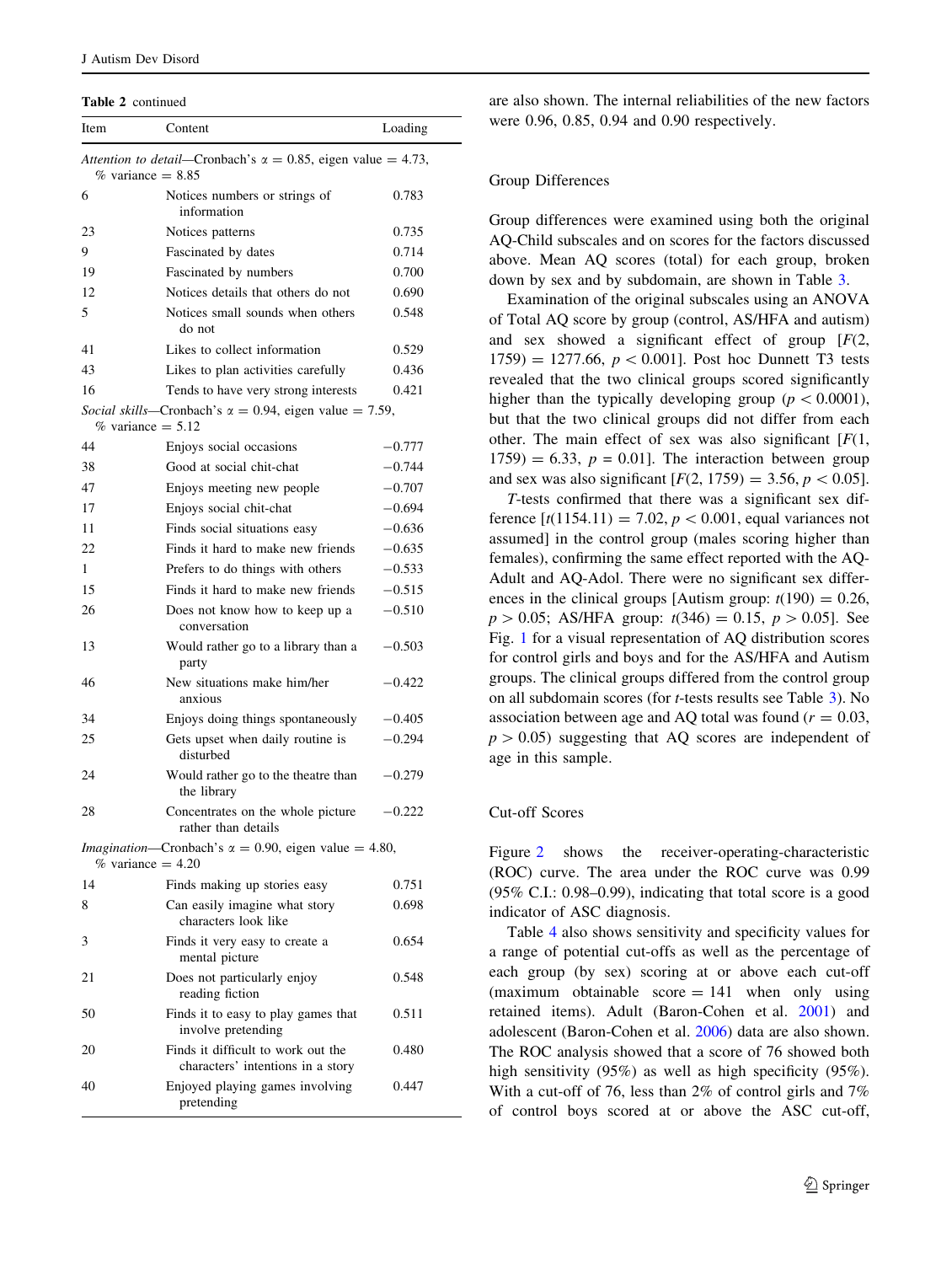<span id="page-5-0"></span>Table 3 Mean scores for subscales and total by group

|                  |                             | cation          | AQ total Communi- Attention to Social<br>detail | skills | Imagination Attention | switching | Factor1-<br>mind-reading tion to detail | Factor    | 2-Atten-Factor3- | Factor4-<br>social skills imagination |
|------------------|-----------------------------|-----------------|-------------------------------------------------|--------|-----------------------|-----------|-----------------------------------------|-----------|------------------|---------------------------------------|
|                  | Controls $(n = 1,225)$      |                 |                                                 |        |                       |           |                                         |           |                  |                                       |
| $\boldsymbol{x}$ | 41.7                        | 8.2             | 8.7                                             | 7.0    | 7.0                   | 10.9      | 15.3                                    | 11.6      | 10.8             | 4.0                                   |
| <b>SD</b>        | 18.6                        | 5.0             | 4.5                                             | 5.0    | 4.6                   | 5.1       | 7.9                                     | 5.7       | 7.4              | 3.7                                   |
|                  | Control boys ( $n = 607$ )  |                 |                                                 |        |                       |           |                                         |           |                  |                                       |
| $\boldsymbol{x}$ | 45.7                        | 9.0             | 8.9                                             | 7.8    | 8.5                   | 11.5      | 16.6                                    | 12.0      | 12.0             | 5.1                                   |
| <b>SD</b>        | 20.0                        | 5.4             | 4.7                                             | 5.3    | 4.9                   | 5.6       | 8.5                                     | 6.0       | 7.8              | 4.0                                   |
|                  | Control girls ( $n = 618$ ) |                 |                                                 |        |                       |           |                                         |           |                  |                                       |
| $\boldsymbol{x}$ | 37.7                        | 7.4             | 8.5                                             | 6.1    | 5.5                   | 10.3      | 14.0                                    | 11.1      | 9.7              | 2.9                                   |
| ${\rm SD}$       | 16.1                        | 4.4             | 4.4                                             | 4.6    | 3.7                   | 4.6       | 7.1                                     | 5.4       | 6.7              | 3.1                                   |
|                  | AS/HFA $(n = 348)$          |                 |                                                 |        |                       |           |                                         |           |                  |                                       |
| $\boldsymbol{x}$ | 104.8                       | 24.4            | 14.7                                            | 22.1   | 19.2                  | 24.2      | 39.4                                    | 19.2      | 33.0             | 13.2                                  |
| SD               | 15.6                        | 4.0             | 4.0                                             | 5.1    | 5.4                   | 4.2       | 5.7                                     | 4.9       | 7.0              | 4.7                                   |
|                  | AS/HFA boys $(n = 312)$     |                 |                                                 |        |                       |           |                                         |           |                  |                                       |
| $\boldsymbol{x}$ | 104.8                       | 24.4            | 14.9                                            | 21.9   | 19.4                  | 24.2      | 39.3                                    | 19.4      | 32.8             | 13.3                                  |
| <b>SD</b>        | 15.7                        | 4.0             | 4.0                                             | 5.1    | 5.2                   | 4.2       | 5.6                                     | 4.9       | 7.1              | 4.6                                   |
|                  | AS/HFA girls $(n = 36)$     |                 |                                                 |        |                       |           |                                         |           |                  |                                       |
| $\boldsymbol{x}$ | 104.7                       | 24.9            | 13.7                                            | 23.4   | 17.9                  | 24.7      | 40.2                                    | 17.7      | 34.6             | 12.2                                  |
| <b>SD</b>        | 15.7                        | 4.2             | 3.5                                             | 4.4    | 6.7                   | 3.6       | 5.8                                     | 4.3       | 6.1              | 5.7                                   |
|                  | Autism ( $n = 192$ )        |                 |                                                 |        |                       |           |                                         |           |                  |                                       |
| $\boldsymbol{x}$ | 103.0                       | 23.9            | 13.7                                            | 21.7   | 20.9                  | 10.9      | 38.1                                    | 16.7      | 32.7             | 15.4                                  |
| <b>SD</b>        | 16.3                        | 4.1             | 4.4                                             | 5.1    | 5.4                   | 22.8      | 5.9                                     | 5.5       | 7.2              | 4.2                                   |
|                  | Autism boys ( $n = 156$ )   |                 |                                                 |        |                       |           |                                         |           |                  |                                       |
| $\boldsymbol{x}$ | 103.6                       | 24.0            | 13.7                                            | 21.7   | 21.3                  | 22.9      | 38.2                                    | 16.9      | 32.9             | 15.7                                  |
| <b>SD</b>        | 15.1                        | 3.9             | 4.4                                             | 4.8    | 4.7                   | 4.2       | 5.7                                     | 5.5       | 6.5              | $4.0\,$                               |
|                  | Autism girls ( $n = 36$ )   |                 |                                                 |        |                       |           |                                         |           |                  |                                       |
| $\boldsymbol{x}$ | 100.2                       | 23.5            | 13.3                                            | 21.8   | 19.2                  | 22.4      | 38.1                                    | 15.9      | 32.0             | 14.2                                  |
| <b>SD</b>        | 20.8                        | 5.0             | 4.8                                             | 6.2    | 6.2                   | 5.3       | 6.6                                     | 5.9       | 9.6              | 4.7                                   |
|                  | Controls vs. AS/HFA         |                 |                                                 |        |                       |           |                                         |           |                  |                                       |
| $\mathfrak{t}$   |                             | 57.89** 56.02** | 22.92**                                         |        | 49.17** 42.27**       | 44.62**   | 53.08**                                 | 22.68**   | 59.99**          | 38.25**                               |
|                  | Controls vs. autism         |                 |                                                 |        |                       |           |                                         |           |                  |                                       |
| $\mathfrak{t}$   |                             | 43.26** 41.71** | $14.22**$                                       |        | 37.72** 38.61**       | $30.59**$ | 38.35**                                 | $11.69**$ | 38.47**          | 38.75**                               |
|                  | AS/HFA vs. autism           |                 |                                                 |        |                       |           |                                         |           |                  |                                       |
| $\boldsymbol{t}$ | 1.25                        | 1.47            | $3.12*$                                         | 0.75   | $3.51**$              | $3.70**$  | $2.47*$                                 | $5.35**$  | 0.37             | $5.42**$                              |

 $* p < .01$ 

\*\*  $p < .001$ 

whereas 95% of children with AS/HFA and 95% of children with Autism scored at or above this cut-off.

For the AQ-Adult, a score of 32 or above was chosen as the cut-off since 79.3% of the clinical group scored at or above this score, whereas only 2% of the control adults did so. The AQ-Adol used a cut-off of 30.

#### **Discussion**

This study examined the psychometric properties of the Autism Spectrum Quotient-Children's version (AQ-Child) The AQ-Child showed excellent test–retest reliability and high  $\alpha$  coefficients for the questionnaire as a whole as well as for each of the original five sub-scales (communication, attention to detail, social skills, imagination and attention switching). Factor analysis provided support for four factors which were highly correlated with four of the original subscales: communication (renamed mind-reading), attention to detail, social skills and imagination. All of these four factors also showed high reliability coefficients.

A cut-off of 76 was adopted and showed high sensitivity (0.95) and specificity (0.95). In addition, 95% of the AS/ HFA and 95% of the autism group scored at or above this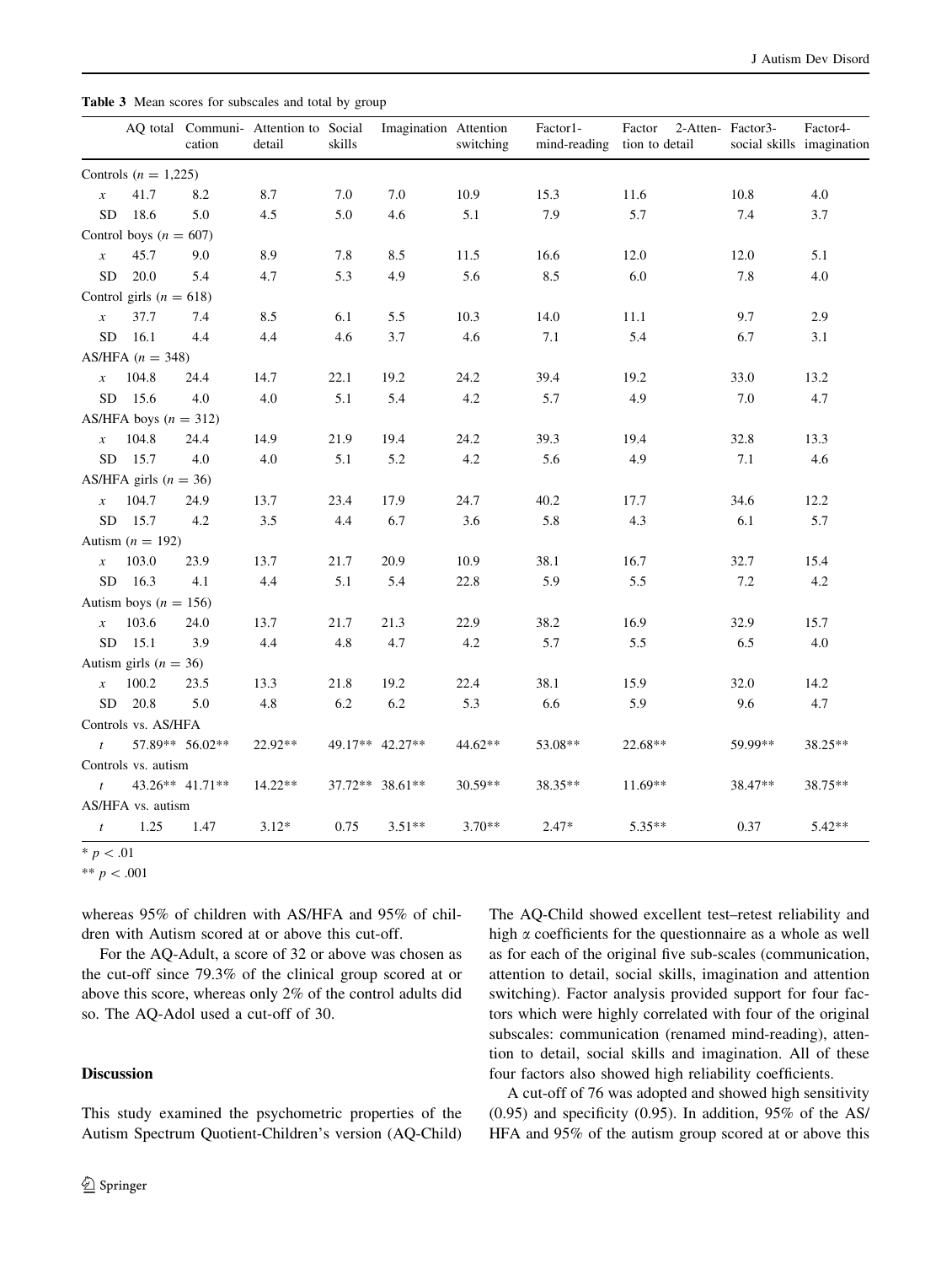<span id="page-6-0"></span>





Fig. 2 ROC curve of the sensitivity and specificity of AQ-Child Score. Area under the curve  $= 0.99$ 

cut-off, whereas only 4% of controls did so. These results demonstrate that the AQ has good construct validity as those with a diagnosis score significantly higher than those without a diagnosis. Figure 1 shows the clear differentiation of total score between those with and without a clinical diagnosis. However, caution should be exercised when using any cut-off to indicate diagnosis because diagnosis is not dependent on an absolute score but on whether the traits cause impairments in everyday functioning (APA [1994](#page-9-0); ICD-10 [1994](#page-10-0)). A further limitation is that we have no confirmation that individuals in Group 1

with no clinical diagnosis do not have an ASC, and future population-based studies could assess those who score above the cut-off to see whether those without a diagnosis would warrant one. Such studies would inform the psychometrics of the AQ.

Comparisons between the AS/HFA and autism group showed no significant difference in total AQ-Child score. This may be because as a whole, this instrument is not biased toward language skills. However, several items (e.g., 10, 27, 33) concern behaviors that may require some conversational competence, and we recommend that the AQ would be most useful for individuals with some speech, and with an intelligence in the borderline average range (70) or above. It would be interesting for future researchers to examine the relationship between AQ-Child score and severity of symptoms, as this was outside the scope of this study.

Sex differences in the control group were found, with typically developing boys scoring higher than girls. Similar results are reported in many measures of ASCs. No sex differences were found in the AS/HFA or autism group. This may be because in the clinical groups, many more boys were in the study than girls. This is a common issue since the high male to female ratio of ASC limits the number of females available to participate in research studies. It would be beneficial for future research to obtain larger samples that can more closely examine scoring patterns between males and females with ASC.

Age was not associated with AQ-Child score. These results are consistent with those obtained from the Adolescent version of the AQ (Baron-Cohen et al. [2006](#page-9-0)). The items in the AQ-Child were designed to be appropriate for children between the ages of 4 and 11, which is the broadest range that the AQ has measured. Our results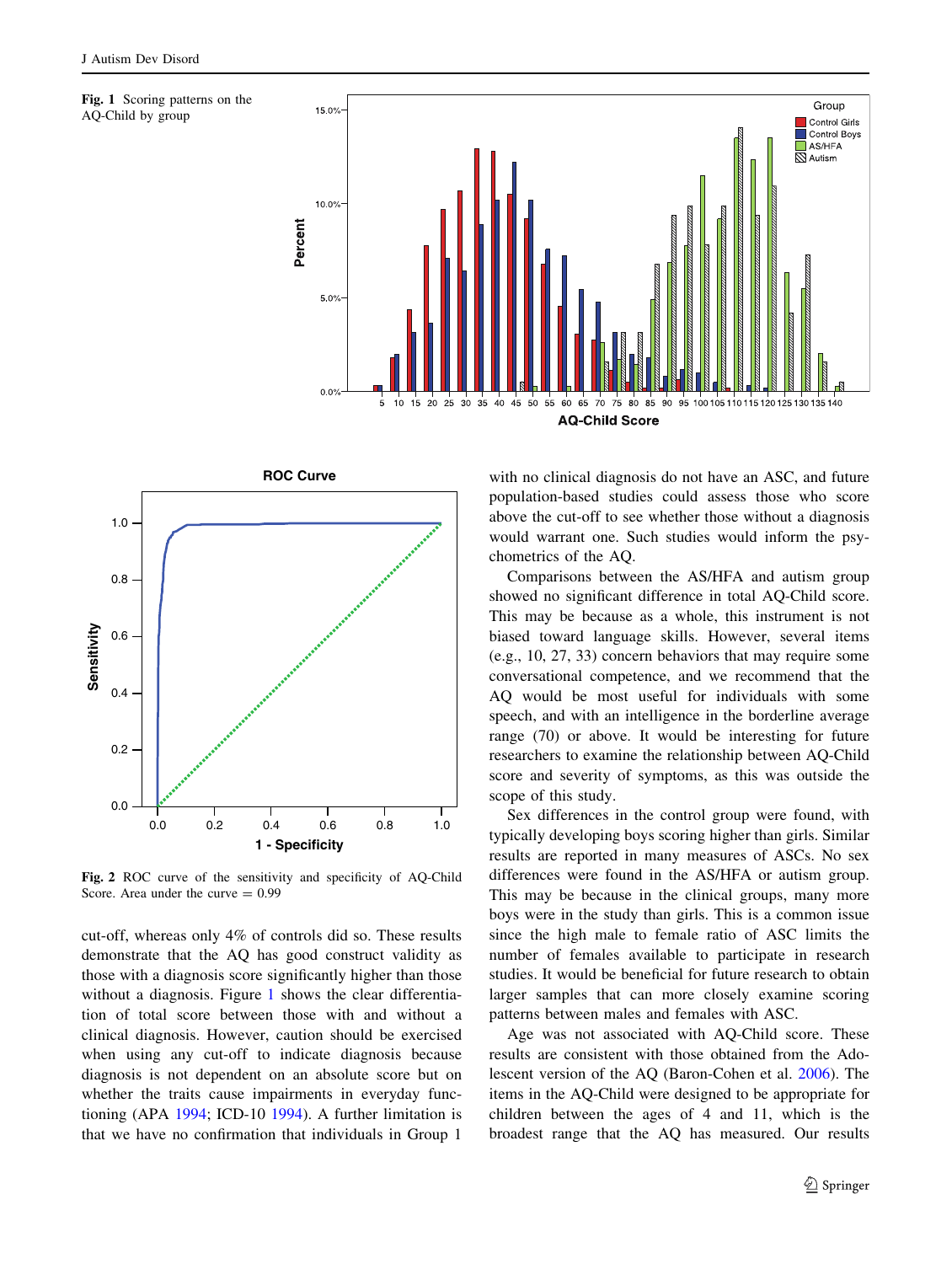<span id="page-7-0"></span>

|  | <b>Table 4</b> Comparison of cut-off points |  |  |
|--|---------------------------------------------|--|--|
|--|---------------------------------------------|--|--|

|                                  | AQ-Child cut-off points |       |      |      | AO-Adult cut-off score   |      | AO-Adol cut-off score |      |
|----------------------------------|-------------------------|-------|------|------|--------------------------|------|-----------------------|------|
| Indices                          | $\boldsymbol{n}$        | 66    | 76   | 86   | $\boldsymbol{n}$         | 32   | $\boldsymbol{n}$      | 30   |
| Sensitivity                      |                         | 0.99  | 0.95 | 0.86 |                          |      |                       |      |
| Specificity                      | -                       | 0.90  | 0.95 | 0.98 | $\overline{\phantom{m}}$ | -    |                       |      |
| % Controls scoring above cut-off | 1,225                   | 9.7   | 4.3  | 2.2  | 174                      | 2.3  | 50                    | 0.0  |
| % Control females                | 618                     | 4.7   | 1.6  | 1.0  | 98                       | 1.0  | 25                    | 0.0  |
| % Control males                  | 607                     | 14.8  | 7.1  | 3.5  | 76                       | 3.9  | 25                    | 0.0  |
| % AS/HFA scoring above cut-off   | 348                     | 98.9  | 95.1 | 87.1 | 58                       | 79.3 | 52                    | 90.4 |
| % AS/HFA females                 | 36                      | 97.2  | 94.4 | 94.4 | 13                       | 92.3 | 14                    | 92.3 |
| % AS/HFA males                   | 312                     | 99.0  | 95.2 | 86.2 | 45                       | 75.6 | 38                    | 89.5 |
| % Autism scoring above cut-off   | 192                     | 99.5  | 94.8 | 82.8 | -                        |      | 79                    | 88.6 |
| % Autism females                 | 36                      | 97.2  | 86.1 | 80.6 | -                        |      | 16                    | 81.3 |
| % Autism males                   | 156                     | 100.0 | 96.8 | 83.3 |                          |      | 63                    | 90.5 |

Adult data from Baron-Cohen et al. [2001](#page-9-0)

Adolescent data from Baron-Cohen et al. [2006](#page-9-0)

suggest that the AQ-Child measures traits that are consistent throughout the age groups. It would be useful in future studies to test the correlation between the AQ-Child and related measures (such as the Childhood Autism Spectrum Test<sup>2</sup>) (Scott et al. [2002](#page-10-0); Williams et al. [2005\)](#page-10-0) which has been used in primary school age children, and to test if one instrument is more sensitive than another.

The use of a Likert format for responses in the questionnaire allowed parents to express the severity of a particular trait in their child. This was believed to be more appropriate for conditions like ASC where individuals lie on a spectrum of conditions. Eaves et al. [\(2006](#page-10-0)) comment on how a categorical 'yes/no' response can lead to missing data where the parent skips or misses questions or responds with a written answer in similarly designed questionnaires.

In summary, the AQ-Child is a strong measure that is able to discriminate the presence of ASC in a clinical sample and will be an important research tool for investigating autistic traits. The AQ-Child could also be a useful tool for researchers to follow the developmental trajectory in clinical samples, or as a measure of the broader autism phenotype in epidemiological samples. Future work needs to consider whether scores on the AQ-Child or AQ-Adol predict AQ-Adult score, and the potential value of the AQ as a developmentally sensitive screening instrument used to detect ASC in the general population.

#### Conclusions

This study reports the development of the AQ-Child, a new instrument that aims to quantify autistic traits in children aged 4–11 years. This 50-item parent-report questionnaire records a child's behavior on a range of autistic traits. Factor analysis identified four subscales (named mind-reading, attention to detail, social skills and imagination). These were highly correlated with four of the original five designed subscales for the AQ-Child (communication, attention to detail, social skills and imagination, respectively). The high test–retest and reliability coefficients further support the structure of the questionnaire. The measure was administered to a group with an ASC diagnosis  $(n = 540)$  and a control group with no history of ASC in their immediate family  $(n = 1,225)$ . Scoring patterns show a very clear differentiation between those with ASC and a control group. The questionnaire may be useful in screening for ASC rather than as a diagnostic tool, and is not a substitute for a clinical diagnosis. The development of the AQ-Child also presents the possibility of following autistic traits throughout an individual's lifetime in a longitudinal study. Understanding the nature of the AQ continuum, in terms of its components and how it can be derived and predicted from these (Wheelwright et al. [2006](#page-10-0)), is an important goal for future research.

Acknowledgments This work was supported by the Nancy Lurie-Marks Family Foundation and the MRC, UK. Bonnie Auyeung was supported by a scholarship from Trinity College, Cambridge. We are grateful to the families who have taken part in this study over several years and to Rosa Hoekstra and Nigel Goldenfeld for valuable discussions.

<sup>2</sup> Formerly known as the Childhood Asperger syndrome test, but renamed keeping the same acronym because it can be used for all subgroups on the autistic spectrum.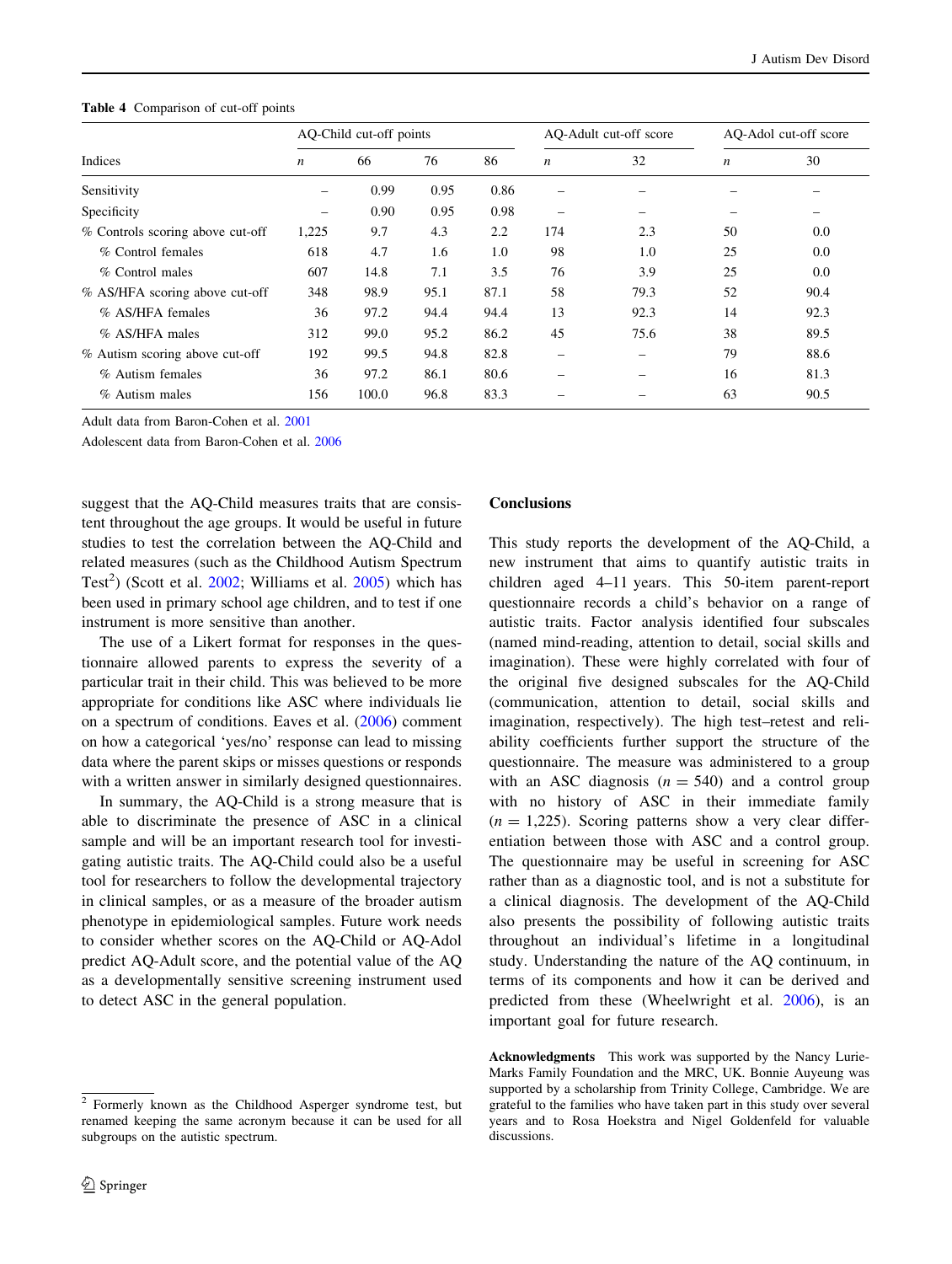## Appendix 1: The Autism Spectrum Quotient—Children's Version (AQ-Child)

|                                                                                                                                 | Definitely Agree | Slightly Agree | <b>Slightly Disagree</b> | Definitely Disagree |
|---------------------------------------------------------------------------------------------------------------------------------|------------------|----------------|--------------------------|---------------------|
| 1. S/he prefers to do things with others rather than<br>on her/his own                                                          |                  |                |                          |                     |
| 2. S/he prefers to do things the same way over and<br>over again                                                                |                  |                |                          |                     |
| 3. If s/he tries to imagine something, s/he finds it<br>very easy to create a picture in her/his mind                           |                  |                |                          |                     |
| 4. S/he frequently gets so strongly absorbed in one<br>thing that s/he loses sight of other things                              |                  |                |                          |                     |
| 5. S/he often notices small sounds when others do<br>not                                                                        |                  |                |                          |                     |
| 6. S/he usually notices house numbers or similar<br>strings of information <sup>a</sup>                                         |                  |                |                          |                     |
| 7. S/he has difficulty understanding rules for polite<br>behavior <sup>a</sup>                                                  |                  |                |                          |                     |
| 8. When s/he is reading a story, s/he can easily<br>imagine what the characters might look like <sup>a</sup>                    |                  |                |                          |                     |
| 9. S/he is fascinated by dates                                                                                                  |                  |                |                          |                     |
| 10. In a social group, s/he can easily keep track of<br>several different people's conversations                                |                  |                |                          |                     |
| 11. S/he finds social situations easy                                                                                           |                  |                |                          |                     |
| 12. S/he tends to notice details that others do not                                                                             |                  |                |                          |                     |
| 13. S/he would rather go to a library than a birthday<br>party <sup>a</sup>                                                     |                  |                |                          |                     |
| 14. S/he finds making up stories easy                                                                                           |                  |                |                          |                     |
| 15. S/he is drawn more strongly to people than to<br>things <sup>a</sup>                                                        |                  |                |                          |                     |
| 16. S/he tends to have very strong interests, which s/<br>he gets upset about if s/he cannot pursue                             |                  |                |                          |                     |
| 17. S/he enjoys social chit-chat                                                                                                |                  |                |                          |                     |
| 18. When s/he talks, it is not always easy for others<br>to get a word in edgeways                                              |                  |                |                          |                     |
| 19. S/he is fascinated by numbers                                                                                               |                  |                |                          |                     |
| 20. When s/he is reading a story, s/he finds it<br>difficult to work out the characters' intentions or<br>feelings <sup>a</sup> |                  |                |                          |                     |
| 21. S/he does not particularly enjoy fictional stories <sup>a</sup>                                                             |                  |                |                          |                     |
| 22. S/he finds it hard to make new friends                                                                                      |                  |                |                          |                     |
| 23. S/he notices patterns in things all the time                                                                                |                  |                |                          |                     |
| 24. S/he would rather go to the cinema than a<br>museum <sup>a</sup>                                                            |                  |                |                          |                     |
| 25. It does not upset him/her if his/her daily routine<br>is disturbed                                                          |                  |                |                          |                     |
| 26. S/he does not know how to keep a conversation<br>going with her/his peers <sup>a</sup>                                      |                  |                |                          |                     |
| 27. S/he finds it easy to "read between the lines"<br>when someone is talking to her/him                                        |                  |                |                          |                     |
| 28. S/he usually concentrates more on the whole<br>picture, rather than the small details                                       |                  |                |                          |                     |
| 29. S/he is not very good at remembering phone<br>numbers                                                                       |                  |                |                          |                     |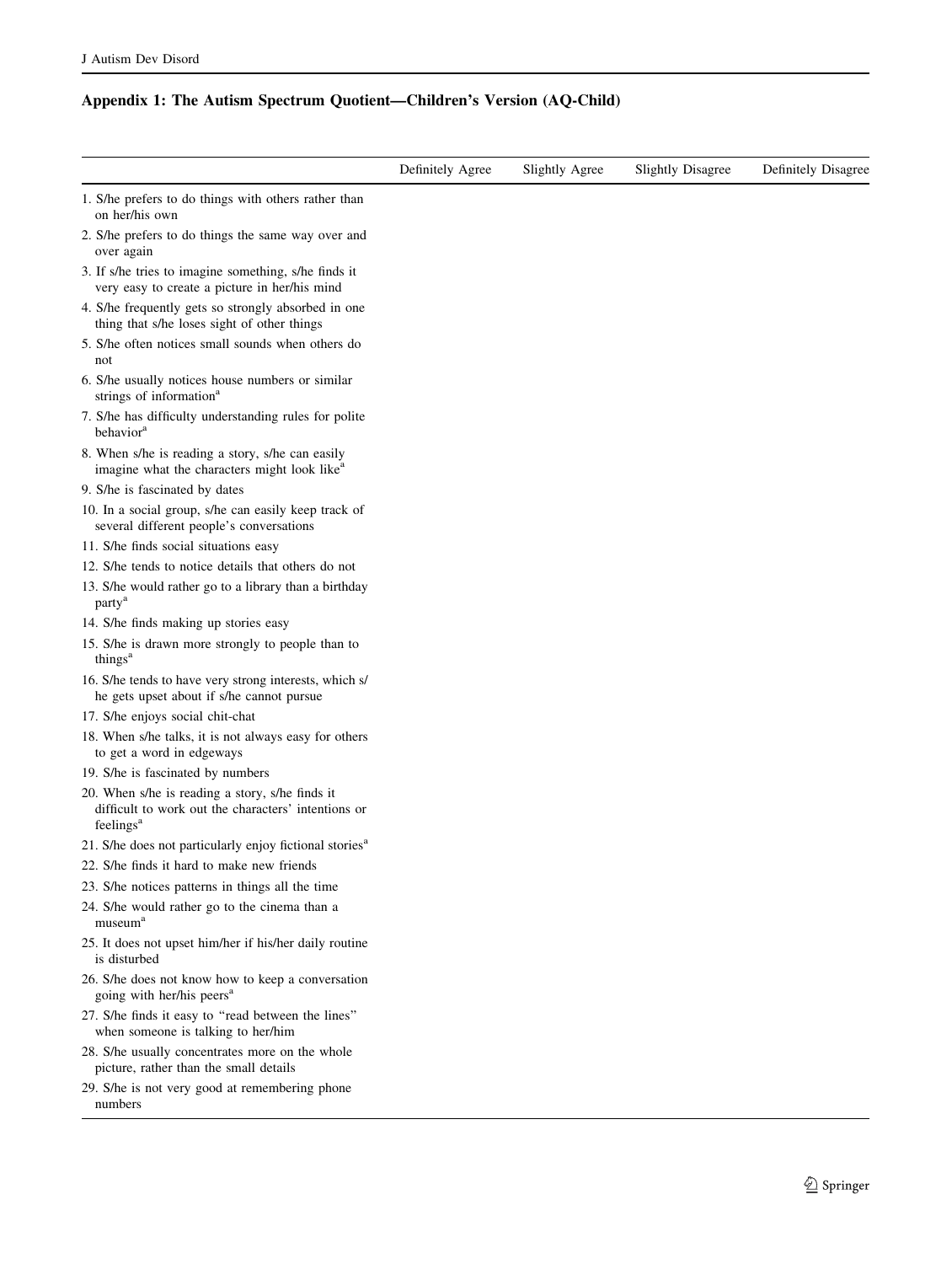<span id="page-9-0"></span>

| continued                                                                                                                                        |                  |                |                          |                     |
|--------------------------------------------------------------------------------------------------------------------------------------------------|------------------|----------------|--------------------------|---------------------|
|                                                                                                                                                  | Definitely Agree | Slightly Agree | <b>Slightly Disagree</b> | Definitely Disagree |
| 30. S/he does not usually notice small changes in a<br>situation, or a person's appearance                                                       |                  |                |                          |                     |
| 31. S/he knows how to tell if someone listening to<br>him/her is getting bored                                                                   |                  |                |                          |                     |
| 32. S/he finds it easy to go back and forth between<br>different activities <sup>a</sup>                                                         |                  |                |                          |                     |
| 33. When s/he talks on the phone, s/he is not sure<br>when it is her/his turn to speak                                                           |                  |                |                          |                     |
| 34. S/he enjoys doing things spontaneously                                                                                                       |                  |                |                          |                     |
| 35. S/he is often the last to understand the point of a<br>joke.                                                                                 |                  |                |                          |                     |
| 36. S/he finds it easy to work out what someone is<br>thinking or feeling just by looking at their face                                          |                  |                |                          |                     |
| 37. If there is an interruption, s/he can switch back to<br>what s/he was doing very quickly                                                     |                  |                |                          |                     |
| 38. S/he is good at social chit-chat                                                                                                             |                  |                |                          |                     |
| 39. People often tell her/him that s/he keeps going<br>on and on about the same thing                                                            |                  |                |                          |                     |
| 40. When s/he was in preschool, s/he used to enjoy<br>playing games involving pretending with other<br>children <sup>a</sup>                     |                  |                |                          |                     |
| 41. S/he likes to collect information about categories<br>of things (e.g., types of car, types of bird, types of<br>train, types of plant, etc.) |                  |                |                          |                     |
| 42. S/he finds it difficult to imagine what it would be<br>like to be someone else                                                               |                  |                |                          |                     |
| 43. S/he likes to plan any activities s/he participates<br>in carefully                                                                          |                  |                |                          |                     |
| 44. S/he enjoys social occasions                                                                                                                 |                  |                |                          |                     |
| 45. S/he finds it difficult to work out people's<br>intentions                                                                                   |                  |                |                          |                     |
| 46. New situations make him/her anxious                                                                                                          |                  |                |                          |                     |
| 47. S/he enjoys meeting new people                                                                                                               |                  |                |                          |                     |
| 48. S/he is good at taking care not to hurt other<br>people's feelings <sup>a</sup>                                                              |                  |                |                          |                     |
| 49. S/he is not very good at remembering people's<br>date of birth                                                                               |                  |                |                          |                     |
| 50. S/he finds it very to easy to play games with<br>children that involve pretending                                                            |                  |                |                          |                     |

Note: Aside from the self-report to parent-report format change, items were changed as little as possible

<sup>a</sup> Denotes items that were changed substantially

#### References

- APA. (1994). DSM-IV diagnostic and statistical manual of mental disorders (4th ed.). Washington DC: American Psychiatric Association.
- Austin, E. J. (2005). Personality correlates of the broader autism phenotype as assessed by the Autism Spectrum Quotient (AQ). Personality and Individual Differences, 38, 451–460.
- Austin, E. J., Manning, J. T., McInroy, K., & Mathews, E. (2002). A preliminary investigation of associations between personality, cognitive ability and digit ratio. Personality and Individual Differences, 33, 1115–1124.
- Baron-Cohen, S., Hoekstra, R., Knickmeyer, R., & Wheelwright, S. (2006). The Autism-Spectrum Quotient (AQ)—Adolescent version. Journal of Autism and Developmental Disorders, 36, 343– 350.
- Baron-Cohen, S., Wheelwright, S., Skinner, R., Martin, J., & Clubley, E. (2001). The Autism Spectrum Quotient (AQ): Evidence from Asperger syndrome/high functioning autism, males and females, scientists and mathematicians. Journal of Autism and Developmental Disorders, 31, 5–17.
- Bishop, D. V. M., Maybery, M., Maley, A., Wong, D., Hill, W., & Hallmayer, J. (2004). Using self-report to identify the broad phenotype in parents of children with autistic spectrum